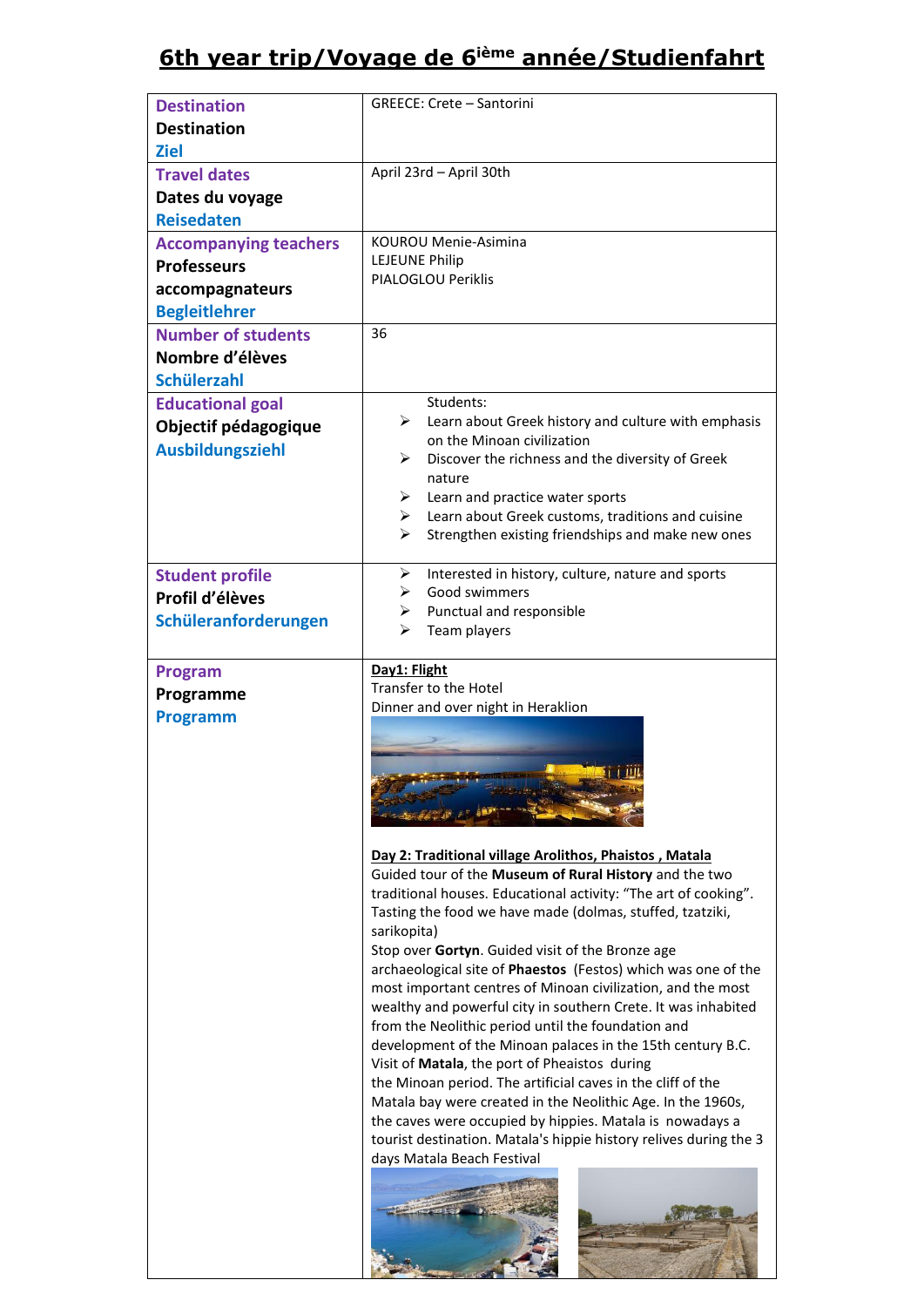### **Day 3: Rethymnon-Herakelion**

Visit of **Rethymnon**, with the picturesque Venetian Harbor and the famous Fortetsa. At its foot lies the old town with its picturesque narrow streets and Venetian buildings, such as the Loggia.

Visit **Herakleion**. The "inside the walls" of the city are teeming with Venetian monuments, neoclassical buildings and picturesque sidewalks. Tour to the Venetian harbor and the "Koules fortress.



### **Day 4: Knossos Herakleion**

Guided visit of the Minoan palace of **Knossos**, one of the most important archaeological sites in Greece where the visitor can feel the experience of palace life at the time.

Free afternoon in **Heraklion - Ammoudara beach**. Watersport activities (optional)



# **Day 5: Imbros gorge, Chora Sfakion, Agia Roumeli The gorge of Imbros** is the second most popular gorge for

walkers in Crete after the gorge of Samaria. Walking distance is 8 km, total descent is around 600m and the average walking time is about 2.5 hours.

The old village of **Agia Roumeli** (ruins of an Ottoman fort and a Venetian church dedicated to the Virgin of Agia Roumeli ) has been abandoned by its inhabitants in 1962, (at the time of the opening of the national park of Samaria). At 3 kilometers, at the exit of the gorge, the new town of Agia Roumeli welcomes its visitors with its long beach with big white pebbles.

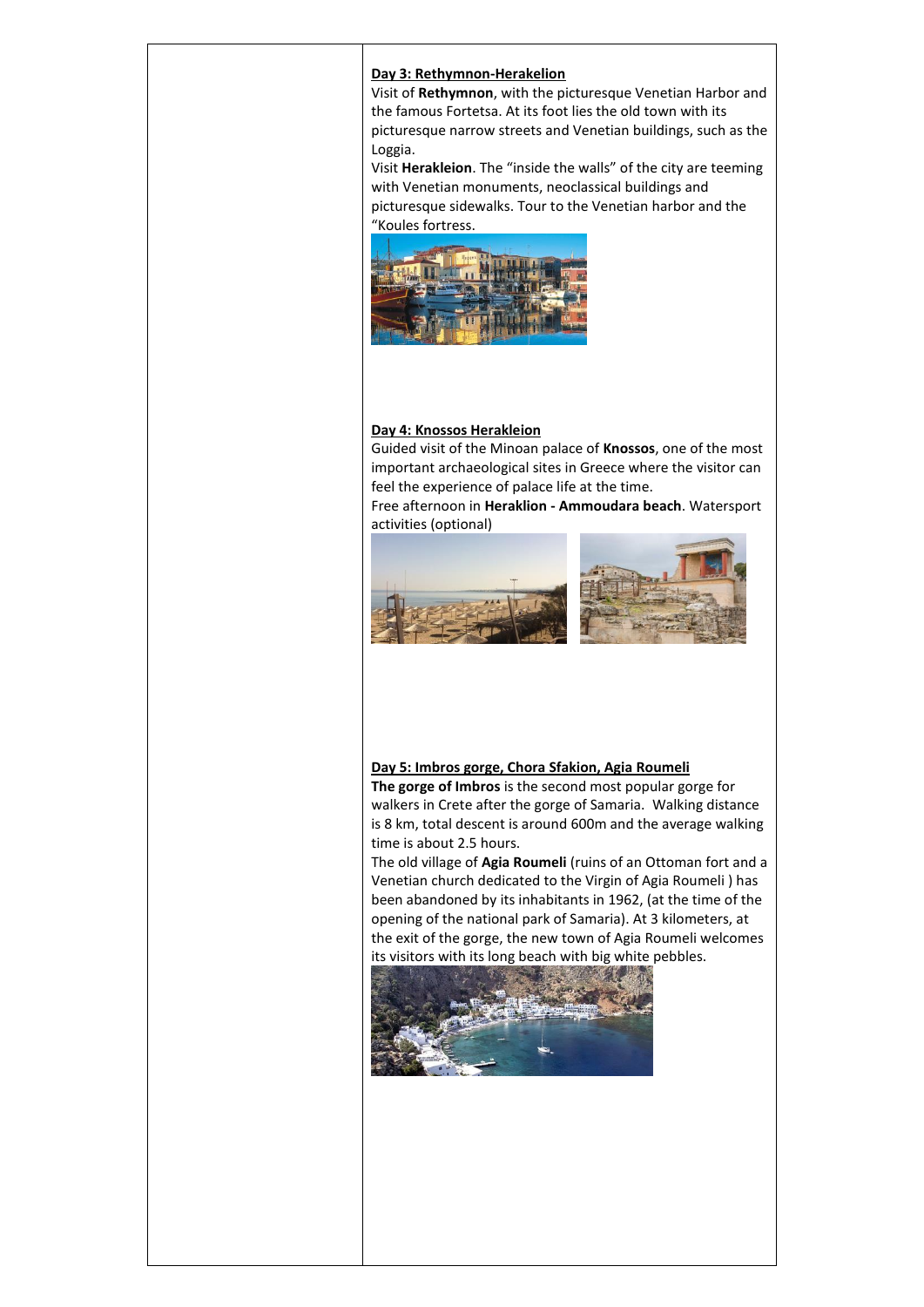### **Day 6: Lasithi plateau, Agios Nikolaos Elounda**

Excursion to the idyllic **Lassithi Plateau**. Situated in a tranquil and fertile area surrounded by the wild high mountains of Dictus and several smaller Plateaus. The view of the surrounding mountains is unique. The most important attraction is the Cave of the Cold, better known as Dictation of Antron, where the myth was that Zeus, the god of the gods, was born here.

Visit of **Agios Nikolaos**, which is a medium-size town with three faces to the sea: The Lake and port, Kitroplatia beach and the Marina. The lake ("Voulismeni"), a folkloreinspiringly deep body of water is connected to the sea by a narrow inlet.

Visit of **Elounda**, which is formed of seven villages and an uninhabited island area and it is the most luxurious resort of Creta





### **Day 7: Santorini**

One day visit of **Santorini** (Thira) Guided visit to the prehistoric settlement of **Akrotiri**. As the town was covered by ash following a volcanic eruption on the island, preservation of the settlement is exceptional. Enjoy stunning crater-view at **Fira**



## **Day 8: School of European Education-return trip** Visit of the **School of European Education**. Sport activities with the pupils of the school Departure (direct flight) **Luxair (20:30) pm). Arrival at Luxembourg airport (10.50 pm)**